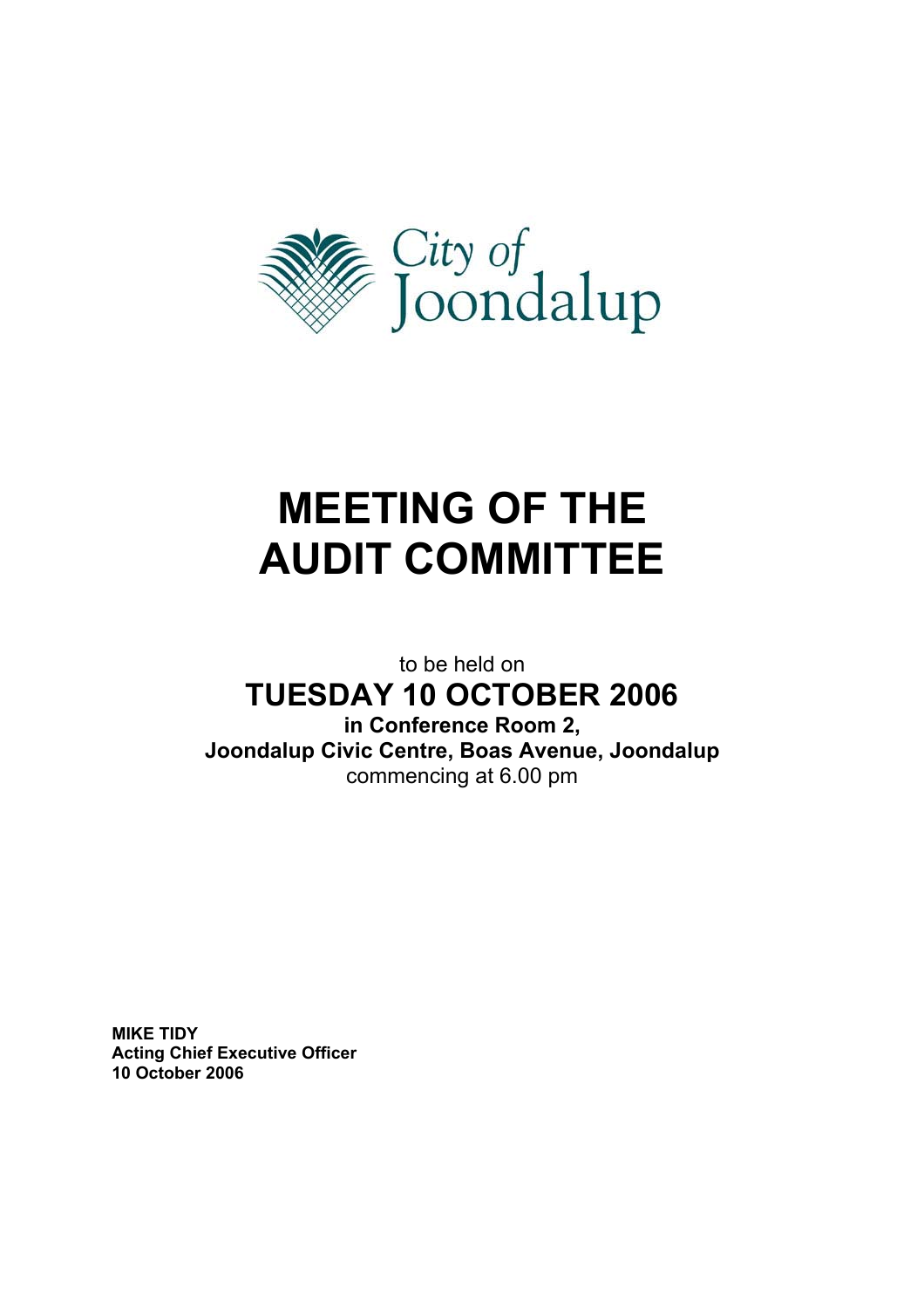### **CITY OF JOONDALUP**

Notice is hereby given that a meeting of the **AUDIT COMMITTEE** will be held in Conference Room 2, Joondalup Civic Centre, Boas Avenue, Joondalup on **TUESDAY 10 OCTOBER 2006** commencing at **6.00pm.** 

MIKE TIDY Acting Chief Executive Officer **Joondalup Acting Chief Executive Officer** Joondalup 10 October 2006 Western Australia

#### **AGENDA**

#### **Committee Members Committee Avenue Committee Avenue Committee Avenue Committee Avenue Committee Avenue Committee**

 *Cr Tom McLean – Presiding Person Cr Kerry Hollywood Cr Steve Magyar – Deputy Presiding Person Cr Albert Jacob Mayor Troy Pickard Cr Geoff Amphlett Cr John Park Cr Michele John Cr Marie Evans Cr Sue Hart* **Cr Brian Corr**  *Cr Richard Currie Cr Russ Fishwick* 

#### *Terms of Reference*

*To oversee the internal and external Audit and Risk Management and Compliance functions of the City.* 

#### **DECLARATION OF OPENING**

#### **APOLOGIES/LEAVE OF ABSENCE**

#### Leave of absence previously approved:

Cr Sue Hart - 4 October 2006 to 17 October 2006 inclusive

#### **CONFIRMATION OF MINUTES**

MINUTES OF THE AUDIT COMMITTEE MEETING HELD ON 25 JULY 2006

#### **RECOMMENDATION**

**That the minutes of the meeting of the Audit Committee held on 25 July 2006 be confirmed as a true and correct record.** 

**ANNOUNCEMENTS BY THE PRESIDING PERSON WITHOUT DISCUSSION**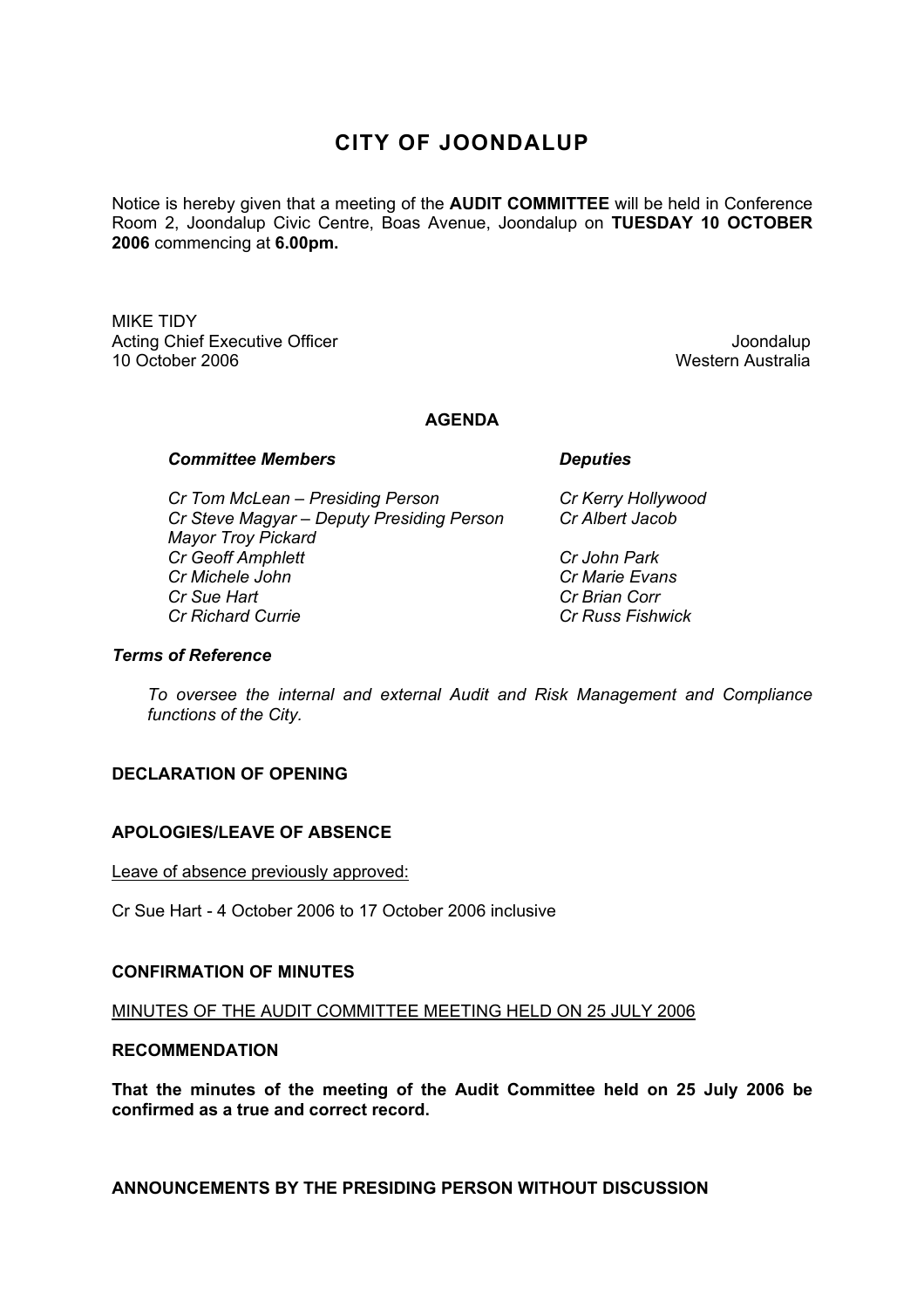#### **DECLARATIONS OF INTEREST**

#### **IDENTIFICATION OF MATTERS FOR WHICH THE MEETING MAY SIT BEHIND CLOSED DOORS**

**PETITIONS AND DEPUTATIONS** 

**REPORTS** 

**Item 1 Supplementary Appointment of Auditor Fage 3** 

**MOTIONS OF WHICH PREVIOUS NOTICE HAS BEEN GIVEN** 

**REQUESTS FOR REPORTS FOR FUTURE CONSIDERATION** 

**CLOSURE**